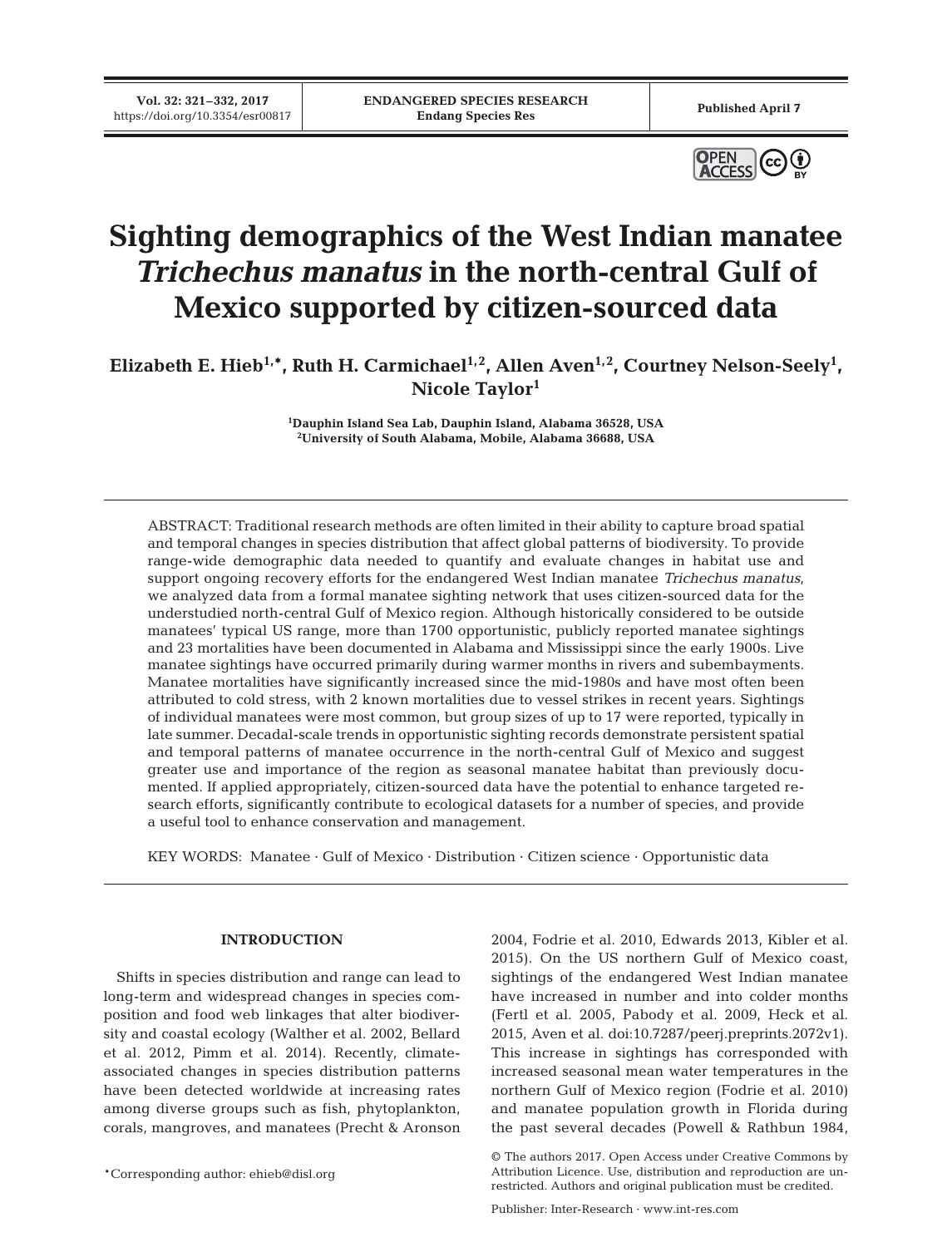Eberhardt & O'Shea 1995, Bonde & Lefebvre 1999, Runge et al. 2004).

Basic demographic data are needed to quantify and evaluate range-wide distribution and habitat use changes, understand ecological effects, and support ongoing recovery efforts for manatees and other endangered species experiencing range shifts (USFWS 2001, Barton et al. 2015). For example, demographic data may help determine whether increased manatee population density may prompt some manatees in the US to expand their range in search of more abundant or suitable resources (Powell & Rathbun 1984, Bonde & Lefebvre 1999). Similarly, if the impacts of global climate change intensify as predicted in coming decades, data on manatee occurrence would help determine whether changing climate conditions enable more manatees to seek resources in areas north and west of Florida and occupy these areas for durations longer than previously documented (Edwards 2013, Cummings et al. 2014). Data are also important to assess effects of large-scale environmental perturbations, such as increased severe storm events, sea level rise, or anthropogenic events (such as the 2010 *Deepwater Horizon* oil spill in the Gulf of Mexico), that impact habitat for manatees and other species globally (Scavia et al. 2002, Walther et al. 2002, Martin et al. 2014). Following catastrophic anthropogenic or natural disasters, occupancy and abundance data on affected species are critical to define damages, assess re covery, and guide decision-makers on strategic interventions to reduce negative impacts and support conservation (Machlis & McNutt 2010, Martin et al. 2014).

Traditional research methods are often limited in their ability to address ecological questions at these broad spatial and temporal scales (Dickinson et al. 2010, Isaac et al. 2014). New approaches, including synthesis from multiple or alternative sources such as citizen-sourced data, are now recognized as viable and even essential to fill data gaps, and can provide a more complete understanding of population-, community-, and ecosystem-level patterns and processes (Dickinson et al. 2010, Pimm et al. 2014). Citizen-sourced data can be particularly useful to support management and conservation efforts for species such as the West Indian manatee, where target populations are sparse and detection may be low using other methods (Dickinson et al. 2010, Martin et al. 2015). In 2007, the Dauphin Island Sea Lab established a Manatee Sighting Network (DISL/MSN; formerly Mobile Manatees Sighting

Network) to collect long-term monitoring data on manatees occupying outlying habitats in the northcentral Gulf of Mexico (Pabody et al. 2009). DISL/MSN solicits members of the public to report opportunistic manatee sightings and acts as the primary clearinghouse for sighting and stranding reports in Alabama and Mississippi, while also receiving and archiving sightings from anywhere in the USA. To increase awareness of manatee presence in local waters and enhance citizen-sourced data collection, DISL/MSN also incorporates public education and outreach activities. Increasingly, opportunistic, publicly sourced data, often referred to as 'citizen science', have been used effectively to provide insight into a number of ecological questions including trends in species movement and distribution patterns and the effects of perturbations such as global climate change (Dickinson et al. 2010, Isaac et al. 2014).

To better define the frequency and extent of manatee occurrence in the north-central Gulf of Mexico, we compiled and analyzed data from opportunistic, public sightings of manatees in Alabama and Mississippi, combining datasets from time periods prior to (historical) and since inception of DISL/MSN in 2007. We analyzed the spatial and temporal occurrences of live animal and carcass sighting reports to distinguish demographic patterns specific to this region. We also evaluated the effectiveness of our citizen-sourced data collection methods to provide accurate data on manatee occurrence in the study region. To detect and account for potential bias in public reporting of manatee sightings, we examined the effect of public education and outreach activities on the number and timing of reported sightings. This study has implications for long-term monitoring programs and acquisition of data using citizen science to support science-based management of any species affected by population growth or environmental change.

## **MATERIALS AND METHODS**

### **Data collection**

#### Manatee sighting reports

To obtain sighting demographics data, we compiled all available manatee sighting reports recorded within the state waters of Alabama and Mississippi. Historical (1912−2006) manatee sighting data were compiled from Fertl et al. (2005), Gunter & Perry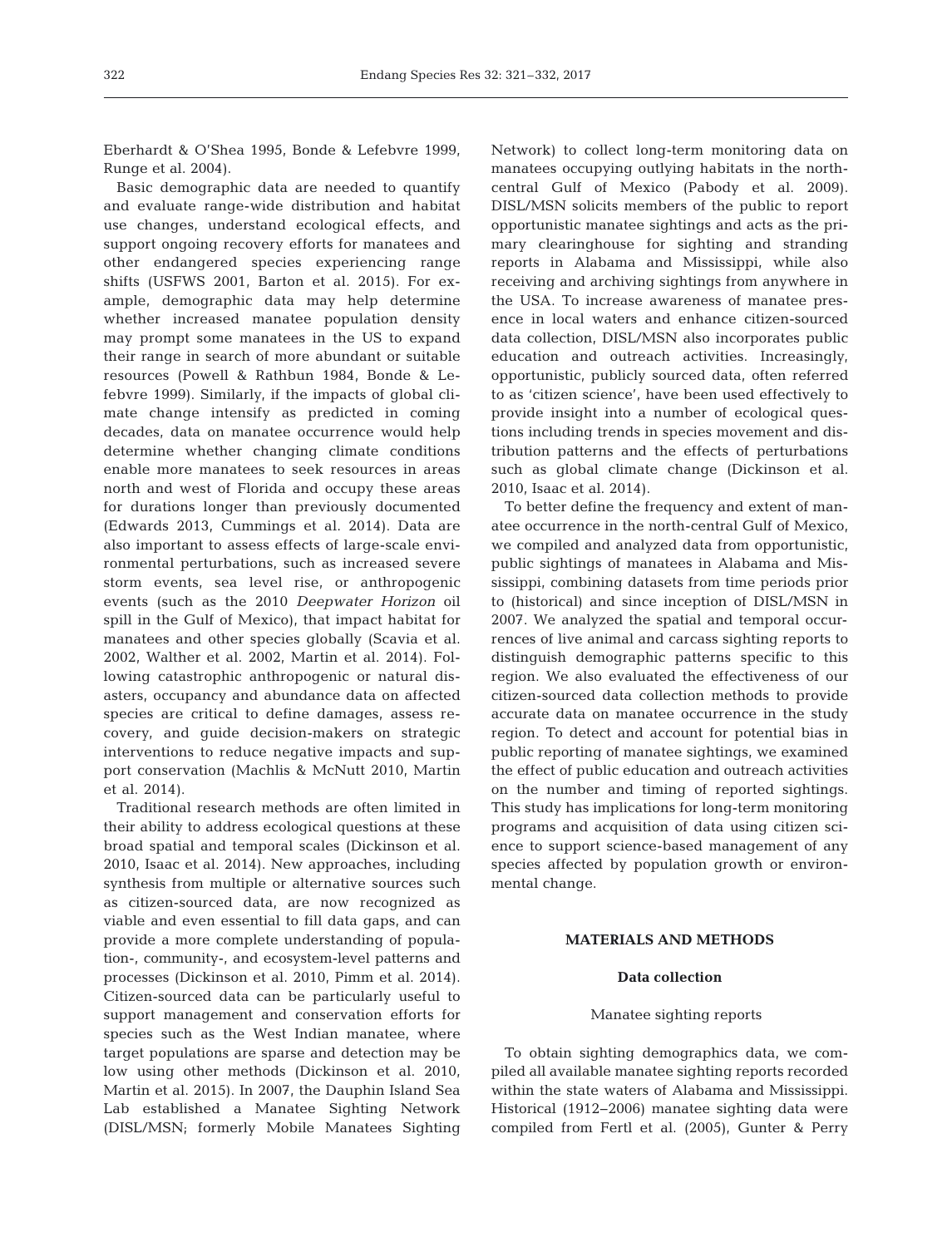(1983), US Fish and Wildlife Service records, public archives (e.g. newspaper articles), and verifiable (such as by photograph) historical sightings newly reported to DISL/MSN. Data from historical sightings included at least the date, location, number of manatees per sighting, and status of the animal (live or dead). All data fields for published and unpublished historical sightings were quality checked by plotting and comparing sighting locations with written descriptions to eliminate duplicate reports and correct reporting errors among data sources. Publicly reported sighting data since 2007 were compiled from DISL/MSN records as described by Pabody et al. (2009), including via a 24-h toll free telephone hotline (1-866-493-5803), website with online reporting form (http://manatee.disl.org), email address (manatee@disl.org), Facebook page (www.facebook.com/ mobilemanatees), and through face-to-face communications be tween DISL/MSN staff and members of the public. As with historical reports, the date, location, number of manatees, and animal status were recorded for each sighting, along with additional information to fully document new sightings (a complete sighting report form can be viewed using the link provided above). Sightings were assigned confidence levels of low, medium, or high based on described observations, accompanying photographs (when available), or verification by a trained observer. Low confidence sightings were excluded from the dataset.

#### Public outreach effort

To determine whether outreach activities and publicity had a significant effect on the timing or total number of manatee sighting reports, we compared multiple metrics of local, regional, and national publicity for DISL/MSN with the number of sightings reported by month and by year for those years in which data were available for the entire calendar year (2008−2014). Internet-based outreach items included website hits from 2008 to 2014 and new Facebook page likes from 2012 to 2014, the years during which DISL/MSN maintained a publicly accessible website and Facebook page. Other outreach items included news articles (hard copy and online newspaper and other articles), newsletters (nonprofit organizations, including DISL), press releases made by DISL and/or collaborators, informational outreach booths at public events, and presentations to local community organizations.

## **Data analyses**

## Manatee sighting reports

For the purposes of this study, only sightings of carcasses or live animal sightings defined as 'opportunistic', meaning the sighting occurred without a directed effort on the part of the observer to locate manatees (e.g. aerial or boat surveys), were included in analyses. For the majority of sightings, GPS coordinates were not provided by the manatee observer; therefore, manatee sighting locations were estimated based on detailed site descriptions that typically included distinct landmarks (e.g. a nearby street address, geographic feature, or man-made structure). After assigning best-estimate GPS locations, all manatee sightings were mapped using ArcMap Version 10.3 (ESRI 2014). Seven opportunistic manatee sightings in Alabama (2 in 2013 and 5 in 2014) were excluded from sighting maps because the location description was not adequate to derive GPS coordinates. Manatee sightings were further categorized by location as occurring in 1 of 5 habitat types: 'rivers and subembayments', defined as all rivers, tributaries, and embayments in Alabama south of the Interstate 10 bridge crossing Mobile Bay and all similar waters in Mississippi; 'open waters', defined as Mobile Bay, Mississippi Sound, or Gulf of Mexico waters within 3.2 km of the shoreline in both states; 'delta', defined as areas of the Mobile-Tensaw Delta in Alabama north of the Interstate 10 bridge crossing Mobile Bay; 'ICW', defined as the length of the Intracoastal Waterway stretching from Mobile Bay to Wolf Bay in Baldwin County, Alabama; and 'offshore nGOM', defined as northern Gulf of Mexico waters more than 3.2 km (>2 miles) from shore, beyond federally recognized state waters (Fig. S1 in the Supplement a[t www.int](http://www.int-res.com/articles/suppl/n032p321_supp.pdf)res.com/articles/suppl/n032p321\_supp.pdf).

A Mann-Whitney *U*-test was used to compare the number of carcasses sighted per decade in Alabama and Mississippi prior to and since 1975 (1906−1975 versus 1976−2014), the year after which carcasses were documented in every decade. Linear regression of log-transformed data was used to determine the annual variation in number of manatee carcasses or live animal sightings per state. Sightings of satellite/GPS tagged manatees were excluded from annual live animal sighting analyses because the position of the tag floating at the surface of the water may make tagged manatees more detectable than untagged manatees. Manatee group sizes were compared by month for each state for all sightings where the number of manatees was reported.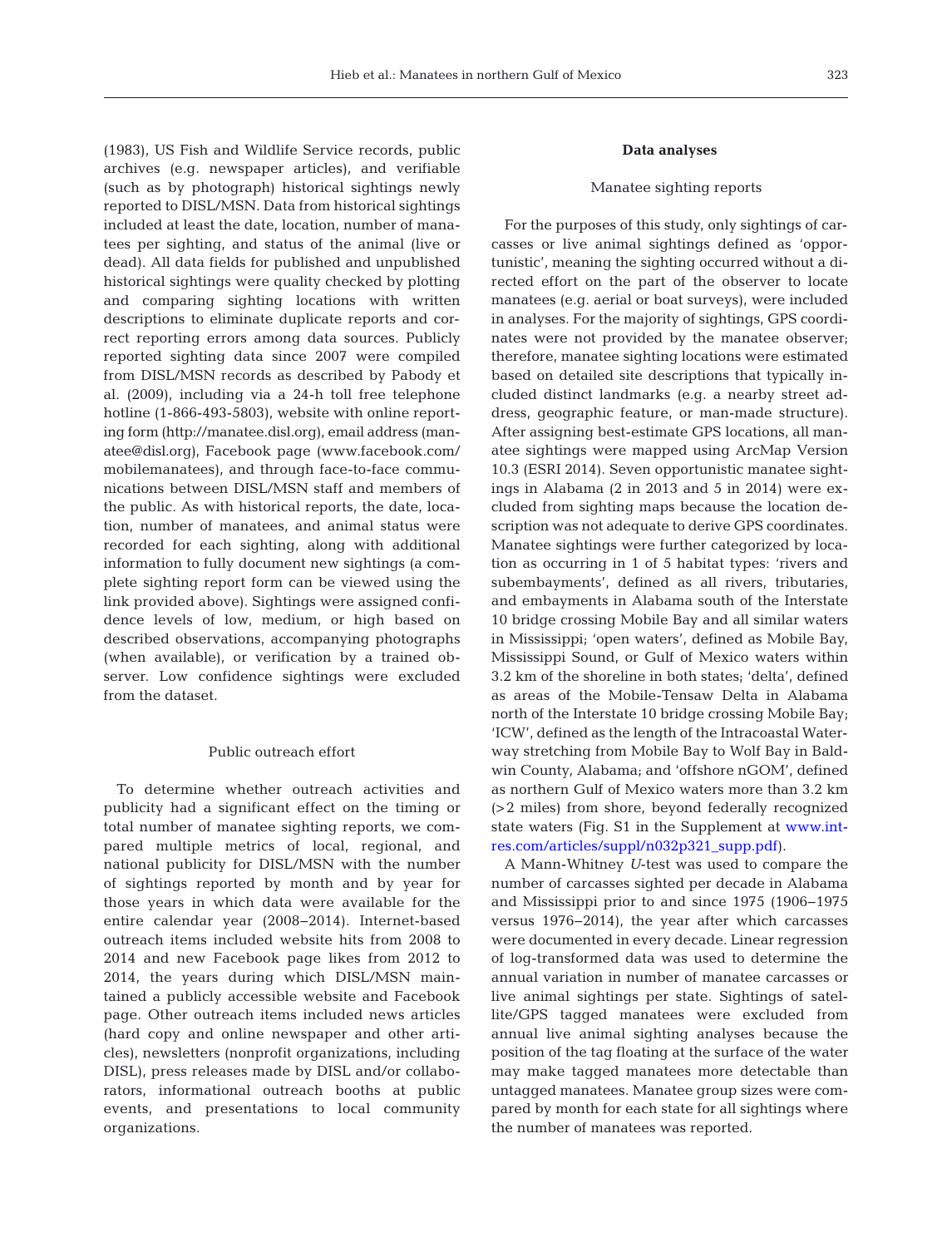

Fig. 1. Locations of opportunistic live manatee sightings in Alabama and Mississippi waters (a,b) prior to (1978−2006) and (c,d) since inception of Dauphin Island Sea Lab's Manatee Sighting Network (DISL/MSN) (2007−2014). Some sightings that occurred during the historical period were first documented in the period following DISL/MSN inception; maps reflect when sightings occurred, not when they were documented

#### Public outreach effort

Data for website hits and Facebook page likes were analyzed for seasonal variation using a 1-way ANOVA, but were not compared to sighting number each year because these outreach sources are sites to which the public is directed for the purpose of reporting sightings, and the data are not independent of sighting number. All other metrics of public outreach were considered independent potential drivers of sighting numbers. A 1-way ANOVA was used to compare metrics of public outreach to the number of manatee sightings reported each month or each year, depending on event frequency. For outreach booths and community talks, data were not available by month; therefore, metrics were included in annual analyses only. All analyses were performed in Stat-Plus:Mac v. 5, except linear regression on total sighting data, which was performed in Excel v. 14. Error is reported as standard error, and a significance level of 0.05 was used for all comparisons.

#### **RESULTS**

# **Number and location of manatee sightings**

## Live manatees

Historical data included 175 reported sightings of live manatees in Alabama and 23 in Mississippi from 1978 to 2006 (Fig. 1a,b). Total reported sightings increased 8-fold in Alabama  $(n = 1428)$  and 6-fold in Mississippi ( $n = 146$ ; Fig. 1c,d) during the subsequent period from 2007 through 2014, corresponding to an overall increase through time in both states (Fig. 2; Alabama:  $y = 1 \times 10^{-167} \cdot e^{0.1935x}$ ,  $R^2 = 0.85$ ,  $F_{1,23} =$ 130.68, p < 0.001; Mississippi:  $y = 3 \times 10^{-62} \cdot e^{0.0716x}$ ,  $R^2 = 0.53$ ,  $F_{1,17} = 19.50$ , p < 0.001). The greatest number of reported manatee sightings in Alabama occurred in the rivers and subembayments of Mobile Bay (Table 1). Historically, in Mississippi (1978−2006), the greatest number of manatee sightings occurred in the open waters of Mississippi Sound (53.3%;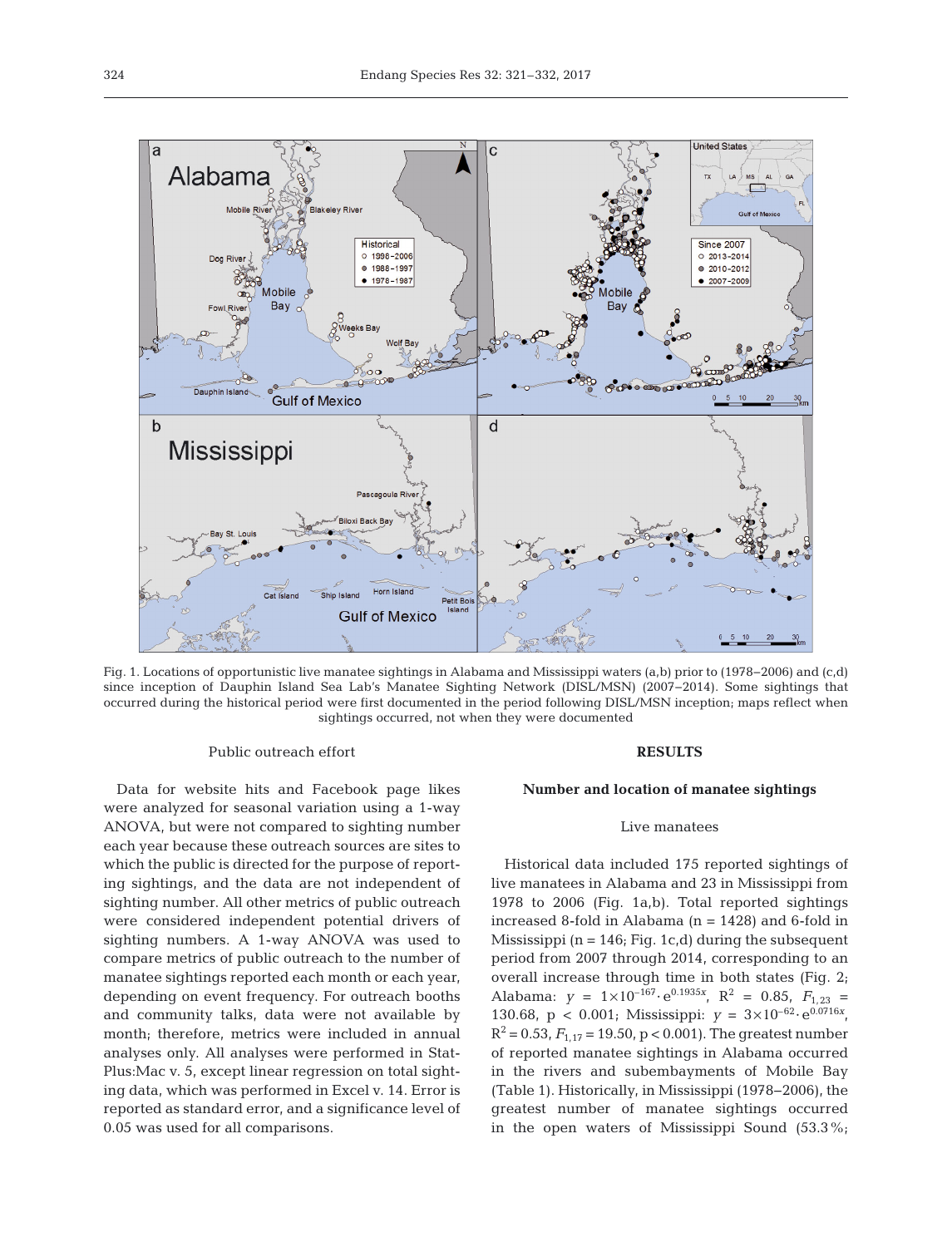Table 1), with more manatees reported in rivers and subembayments in recent years. Six live animal sightings were reported offshore from the northern Gulf of Mexico coast, beyond federally recognized state waters (Fig. S2 in the Supplement). One of these sightings was reported in 2001, approximately 150 km south of the Fort Morgan peninsula in Alabama (Fertl et al. 2005). The remaining 5 sightings occurred in 2013 and 2014 in waters south of Louisiana and Texas (Fig. S2).



Fig. 2. Annual number of opportunistic live manatee sightings reported in (a) Alabama and (b) Mississippi waters. Open symbols represent data collected since inception of Dauphin Island Sea Lab's Manatee Sighting Network (DISL/MSN) in 2007; closed symbols are data prior to 2007. Manatee sighting reports increased exponentially with time in Alabama (1985− 2014) according to the relationship *y* = 1×10−167· e0.1935*<sup>x</sup>*  $(R<sup>2</sup> = 0.85)$  and in Mississippi (1978–2014) according to the relationship  $y = 3 \times 10^{-62} \cdot e^{0.0716x}$  ( $\mathbb{R}^2 = 0.53$ )

## Carcasses

Since 1912, 14 manatee carcasses have been reported in Alabama and 9 in Mississippi, mostly within the tidal rivers and subembayments off Mobile Bay and Mississippi Sound (Fig. 3, Fig. S3). A



Fig. 3. Number of manatee carcasses in Alabama and Mississippi waters reported (a) per decade and (b) separated by cause of death. A single live stranding from 2010 is included in carcass data because the manatee died shortly after stranding. Earlier data include unknown (1912, 1935) and cold-stress-related (1980, 1992) causes of death. Unknown refers to causes of death that were undetermined or not reported

Table 1. Percent of live manatee sightings at locations in Alabama (AL) and Mississippi (MS) waters from historical (1978− 2006) and Dauphin Island Sea Lab's Manatee Sighting Network (DISL/MSN; 2007−2014) data. Locations include rivers and subembayments, open waters in Mobile Bay, Mississippi Sound, and the Gulf of Mexico within 3.2 km of the shoreline (Open waters), Mobile-Tensaw Delta (Delta), the Intracoastal Waterway (ICW), and northern Gulf of Mexico waters beyond state boundaries (Offshore nGOM). Note that Delta and ICW locations apply to Alabama sightings only. Offshore nGOM data are raw numbers of sightings more than 3.2 km from shore (beyond federally recognized state waters)

| Location                  | Historical                       |                                 |                                  |                                  |                                  |           |                                  |                     |           |
|---------------------------|----------------------------------|---------------------------------|----------------------------------|----------------------------------|----------------------------------|-----------|----------------------------------|---------------------|-----------|
|                           | sightings                        | 2007                            | 2008                             | 2009                             | 2010                             | 2011      | 2012                             | 2013                | 2014      |
|                           | AL MS                            | MS<br>AL                        | MS<br>AL.                        | <b>MS</b><br>AL.                 | MS<br>AL.                        | MS<br>AL. | MS.<br>AL                        | AL MS               | AL MS     |
| Rivers &<br>subembayments | 54.0 46.7                        | 61.7 50.0                       | 56.1 75.0                        |                                  | 52.7 88.2 60.3 80.0 59.5 80.8    |           | 61.9 73.9                        | 67.3 66.7 75.4 76.2 |           |
| Open waters               | 17.8 53.3                        | 18.7 50.0                       | 26.2 25.0                        | 21.7 11.8                        | 20.6 20.0 22.9 19.2              |           | 18.8 26.1                        | 18.6 33.3           | 16.9.23.8 |
| Delta                     | 24.1<br>$\overline{\phantom{0}}$ | 17.8<br>$\qquad \qquad -$       | 15.9<br>$\overline{\phantom{a}}$ | 24.0<br>$\overline{\phantom{a}}$ | 13.5<br>$\overline{\phantom{a}}$ | $14.8 -$  | 15.3<br>$\overline{\phantom{0}}$ | $11.8 -$            | 6.5 $-$   |
| <b>ICW</b>                | $4.0 -$                          | 1.9<br>$\overline{\phantom{a}}$ | 1.9<br>$\overline{\phantom{a}}$  | $1.6 -$                          | 5.7<br>$\overline{\phantom{a}}$  | $2.9 -$   | 4.0<br>$\overline{\phantom{a}}$  | $2.3 -$             | 1.2.      |
| Offshore nGOM             |                                  | $\Omega$                        | $\Omega$                         | $\Omega$                         | $\Omega$                         | $\Omega$  |                                  |                     | 2         |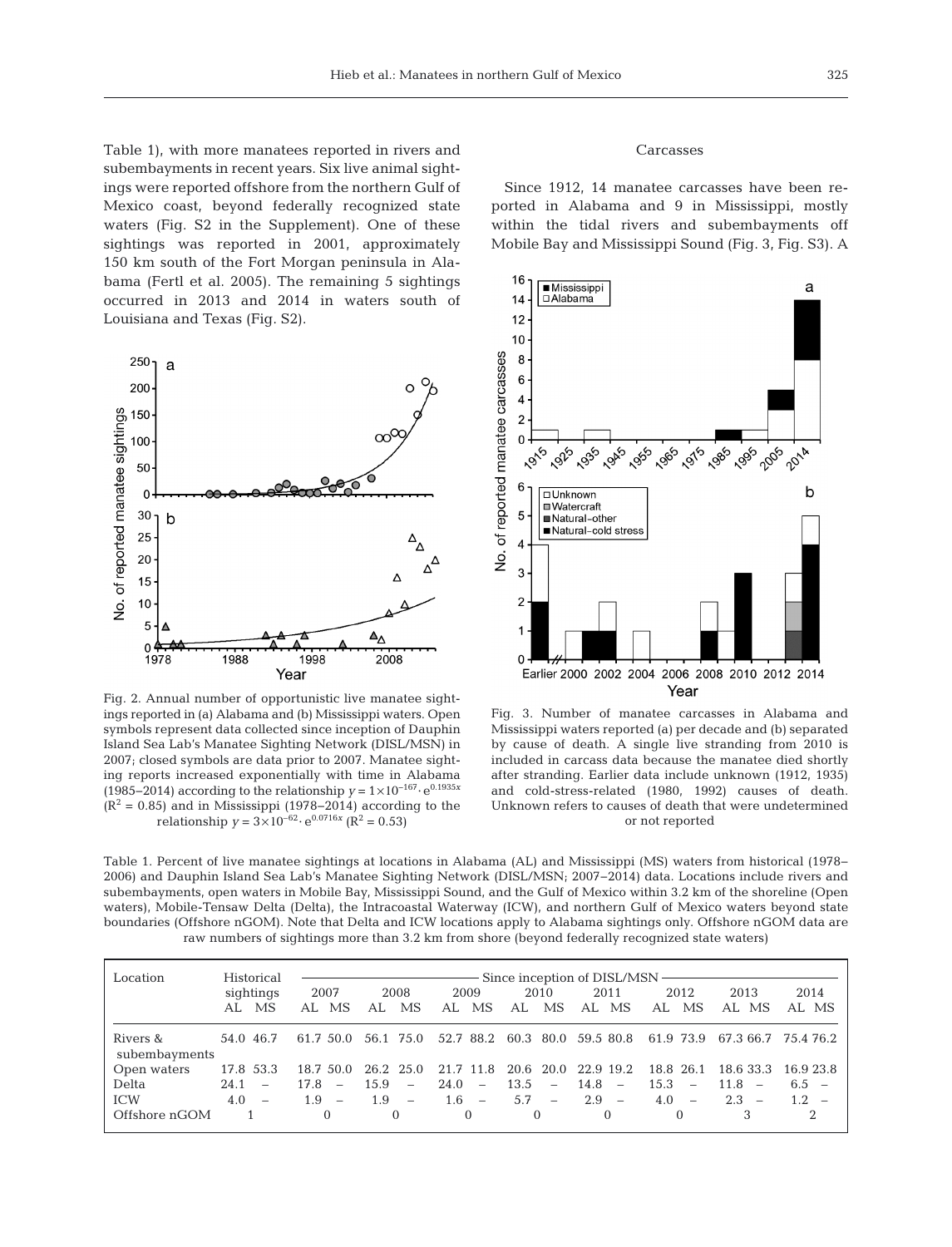single live stranding, reported 25 December 2010 in Alabama, is included in these data because the manatee died soon after stranding. The number of manatee carcasses increased significantly through time since 1980  $(y = 1 \times 10^{-34} \cdot e^{0.04x}, R^2 = 0.44, F_{1,9} = 7.02, p$ < 0.03), so that the total number of carcasses reported in the decades since 1975 is higher than that reported during previous decades (Mann-Whitney:  $U_1 = 18$ , p < 0.01; Fig. 3a).

Most reported mortalities were attributed to cold stress (50% of carcasses in Alabama and 56% of carcasses in Mississippi; Fig. 3b). Cause of death was undetermined or not reported for 6 carcasses in Alabama and 3 in Mississippi. A stillborn calf in Alabama in 2013 was the only naturally occurring mortality not attributed to cold stress in the region. As of December 2014, the only documented watercraft-related mortality occurred in Mississippi in 2013 (a subsequent watercraft-related mortality was documented in Mobile Bay, Alabama, during August 2015 while this manuscript was in preparation).



#### **Timing of manatee sightings**

Manatee sightings were reported nearly yearround in Alabama and Mississippi (Fig. 4). Historically, peak numbers of sightings occurred during June in Alabama and August in Mississippi, compared with recent years (since 2007), in which peak numbers of sightings occurred during August in Alabama and July in Mississippi. The majority of reported carcasses occurred from December to February in both states (~66% of carcasses in Alabama and ~58% in Mississippi). Two warm season mortalities (May−October) were recorded in the historical data, both in Alabama (cause of death undetermined or not reported). In recent years, 4 warm season mortalities have been reported, 3 in 2013 (2 carcasses in Alabama, one in Mississippi; Fig. 4) and one in 2015 in Mobile Bay, Alabama (data not shown).

## **Group sizes**

The majority of reported manatee sightings were of a single animal, with larger groups reported in more recent years (Fig. 5). In Alabama, more than half of



Fig. 4. Opportunistic live manatee sightings reported by month for (a) Alabama and (b) Mississippi waters for time periods prior to (historical; 1978−2006) and since inception (2007−2014) of Dauphin Island Sea Lab's Manatee Sighting Network (DISL/MSN) and carcasses reported during all periods

Fig. 5. Number of live manatees (group size) per opportunistic sighting reported in (a) Alabama and (b) Mississippi waters prior to (historical; 1978−2006) and since inception (2007− 2014) of Dauphin Island Sea Lab's Manatee Sighting Network (DISL/MSN)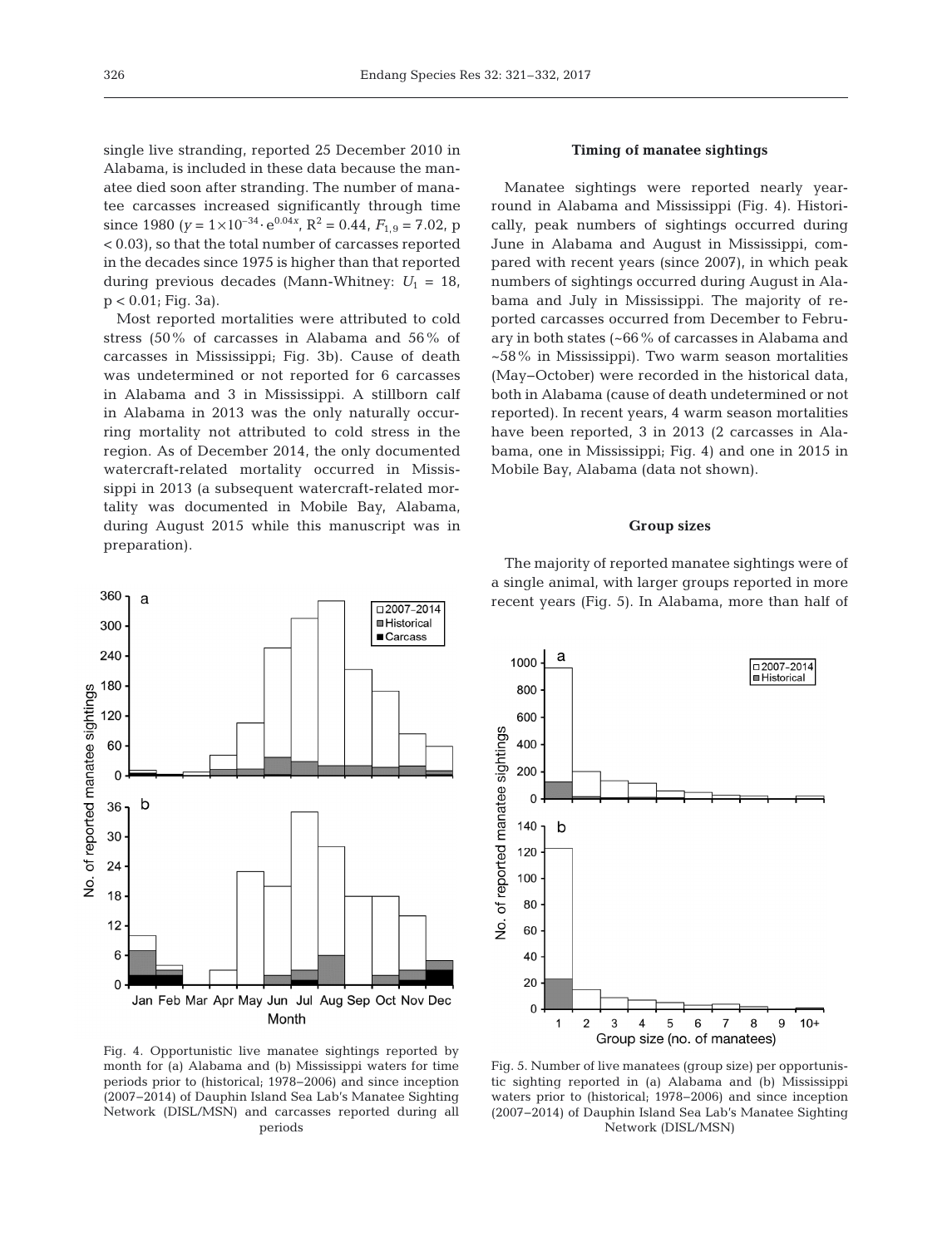all reported sightings were of single manatees, and in Mississippi all historical sightings and nearly 70% of recent sightings were of single manatees. Most sightings of more than one animal occurred in August in both states  $(-27\% \text{ of all sightings of more})$ than one manatee in Alabama and ~20% in Mississippi), with the single largest group sizes among all years reported during August in Alabama (largest group,  $n = 17$  in 2013) and during September in Mississippi (largest group, n = 12 in 2012) (Fig. S4).

#### **Effects of outreach on sighting reports**

Website hits (2008−2014) and new Facebook page likes (2012−2014) did not differ among months (ANOVA: website:  $F_{11} = 0.54$ ,  $p = 0.87$ ; Facebook:  $F_{11} = 1.49$ ,  $p = 0.20$ ; Fig. S5, top). The total number of other sighting-independent (non-internet) outreach items varied by month, with peak numbers in January, but showed little annual variation after 2008, about 1 yr after inception of DISL/MSN (Fig. S5, middle and bottom). The number of opportunistic manatee sightings reported in Alabama and Mississippi waters did not show a relationship to the number of sighting-independent (non-internet) outreach items or activities on either monthly or annual time scales from 2008 to 2014 (Fig. 6).



Fig. 6. Total number of reported manatee sightings in Alabama and Mississippi waters compared with non-internet based public outreach items (a) per month and (b) per year from 2008 to 2014

## **DISCUSSION**

## **Opportunistic sightings and manatee occurrence**

An exponential increase in live manatee sightings reported in Alabama and Mississippi since the late 1970s provides some evidence that manatees are occurring more frequently on the north-central Gulf of Mexico coast. A similar increase in carcasses reported in this region in recent decades further suggests an overall increase in the number of manatees occupying these waters. While arguments can be made that live manatee sightings may go under- or over-reported, carcass data are likely highly accurate. Large carcasses attract attention, are typically unambiguously identified, and are removed from the population; therefore, the number of data points produced from carcass sightings is likely to reflect the actual number of mortalities in the study region. Carcass sightings also account for the earliest recorded sightings, indicating detection and documentation of carcasses even prior to the first documented live animal sightings. This recent increase in opportunistic manatee sightings (both live animals and carcasses) in Alabama and Mississippi is consistent with increased manatee abundance estimates in peninsular Florida (FWC 2016). Synoptic surveys conducted by the Florida Fish and Wildlife Conservation Commission (FWC) using aircraft and ground-based observers have shown a 5-fold increase in relative manatee abundance in Florida waters since 1991, with the most recent multi-source abundance data estimating the US manatee population at >6000 animals (Martin et al. 2015, FWC 2016). Population growth within this traditional manatee range may increase competition for habitat and related resources, prompting more manatees to increasingly use habitats in the north-central Gulf of Mexico (Powell & Rathbun 1984, Bonde & Lefebvre 1999, Pabody et al. 2009).

In addition to our study region, increased manatee sightings have also been reported in other areas outside of the traditionally defined species' range, further suggesting increased use of outlying habitats. Though targeted data collection has not been conducted in the northern Gulf of Mexico outside of Alabama and Mississippi, nearly 200 live manatee sightings have been documented in Louisiana and Texas since the mid-1970s, with only one sighting recorded prior to 1976 (Fertl et al. 2005, Carmichael 2016). This consistent increase in manatee sightings during the past 4 decades from Alabama west through Texas may be linked to northward shifts in manatee distribution along the western coast of Florida beginning in the 1960s, which is supported by photo-identifica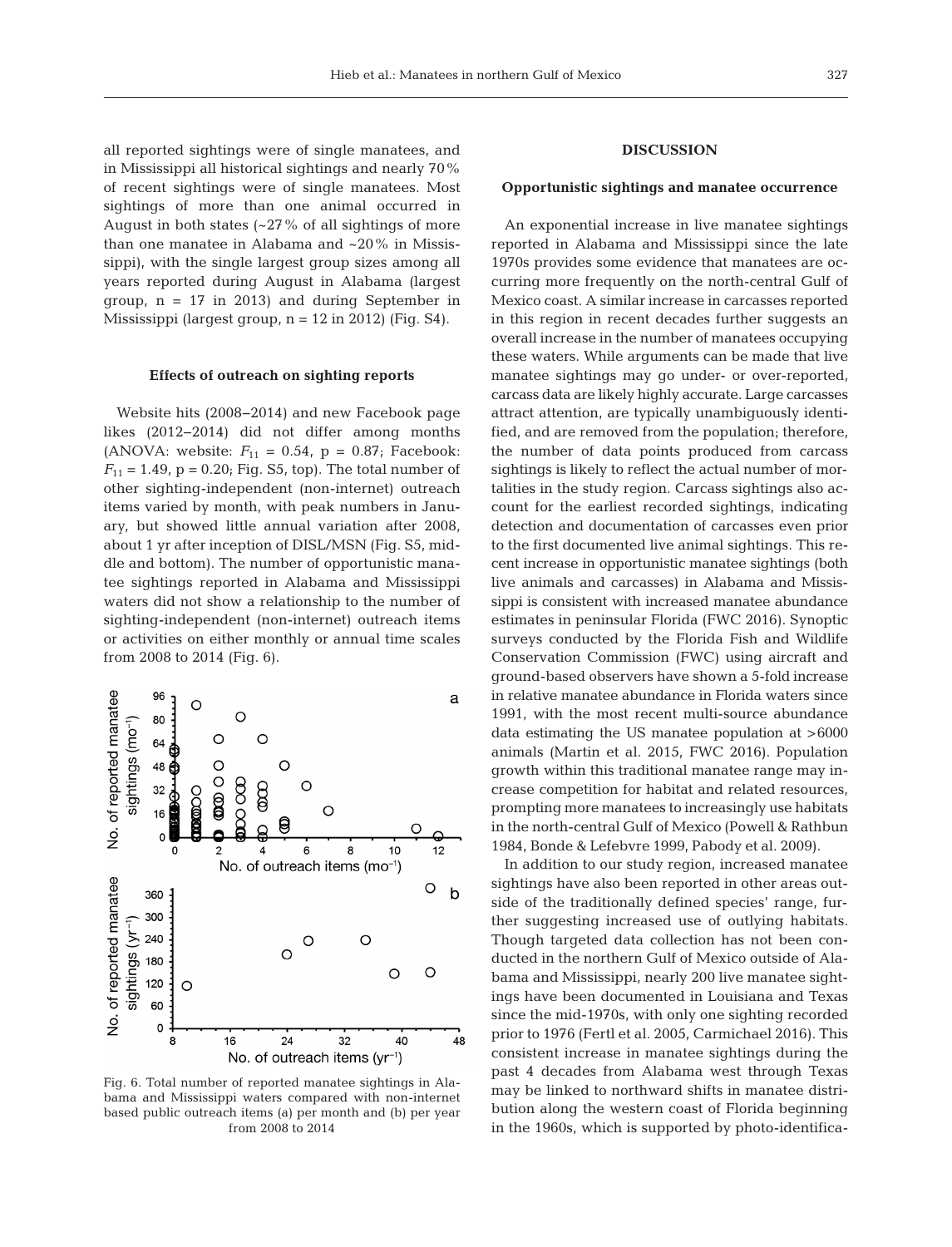tion data (Powell & Rathbun 1984, Bonde & Lefebvre 1999, Fertl et al. 2005, Beck & Clark 2013, Aven et al. doi:10.7287/peerj. preprints. 2072v1). The presence of manatees in the Gulf of Mexico beyond state boundaries as far as 300 km from shore, documented by observers stationed on oil drilling platforms or seismic vessels, further suggests an increased number of manatees in central Gulf of Mexico waters. Greater manatee movements northward along the US Atlantic coast have also been reported in recent years with sightings confirmed from Georgia north through Massachusetts (Deutsch et al. 2003, Cummings et al. 2014, S. Annear in the Boston Globe of 19 Aug 2016, https:// www.bostonglobe.com). Additional study of manatees in offshore waters and other outlying areas may provide further insight into manatee distribution and habitat use in coming years.

Manatee sighting reports also provided evidence that important demographic processes such as breeding and calving occur in the north-central Gulf of Mexico. Manatees are mostly solitary animals, forming temporary social units while breeding and maintaining long-term social bonds primarily between mothers and calves in the first 1−2 yr after birth (Hartman 1979, Rathbun et al. 1995, Reid et al. 1995). Accordingly, manatees in Alabama and Mississippi were most often sighted either alone or in small groups, consistent with sighting data in Florida outside the confines of warm-water refuge sites (Hartman 1979) and for other manatee species outside the USA (Alves et al. 2013). Larger groups (6 or more) of manatees have been reported in Alabama and Mississippi waters since 2000, becoming increasingly common in more recent years and particularly in late summer. Behavior consistent with mating herds (a focal estrous female pursued by numerous males; Hartman 1979, Rathbun et al. 1995) was observed among some groups in Alabama waters in multiple years since 2007 (authors' pers. obs.). Sightings of nearly 90 mother−calf pairs in Alabama and Mississippi since 1995 and a stillborn calf recovered in Alabama in 2013 further indicate that breeding, calving, and calf rearing occur in the region (Carmichael 2016). Because manatee calves show philopatry to natal ranges and migration pathways (USFWS 2001, Deutsch et al. 2003), manatee calves seen in Alabama and Mississippi may amass knowledge of local habitats from their mothers, increasing the likelihood that future generations of manatees will continue to occur in these areas. Genetic techniques may be useful to resolve connections between north-central Gulf of Mexico migrants and other groups of manatees through time (Nourisson et al. 2011, Tucker et al. 2012).

#### **Spatial and temporal distribution of sightings**

Within the north-central Gulf of Mexico, the spatial distribution of manatee sightings has been consistent with known habitat requirements documented for manatees in peninsular Florida (Hartman 1979). In Alabama and Mississippi, manatees broadly used nearshore coastal waters, but were reported most frequently in rivers and subembayments, particularly in Mobile Bay, Alabama, and the Pascagoula River system in Mississippi. These areas are characterized by brackish and freshwater habitats, with salinity <25 and abundant submerged aquatic vegetation (DISL/MBNEP 2016), which are known to be favored by manatees (Hartman 1979, Fertl et al. 2005). Food resources for manatees in Alabama and Mississippi consist primarily of submerged aquatic vegetation such as *Ceratophyllum demersum* (coontail), *Myrophyllum spicatum* (milfoil), *Vallisneria* sp. (tape grass), and *Najas guadalupensis* (southern naiad) (Vittor et al. 2016, authors' pers. obs.), as opposed to marine seagrasses that are more common in manatee habitat in peninsular Florida (Sturm et al. 2007). Overall, sightings are consistent with tagged manatee movements relative to salinity and food resources in the north-central Gulf of Mexico, which demonstrate that these are among the primary factors driving manatee distribution in the region (Aven et al. doi:10.7287/ peerj. preprints. 2072v1).

Seasonal sightings of manatees in Alabama and Mississippi typically (with some annual variation) correspond to water temperatures suitable for manatees to maintain thermoregulation and favorable metabolic rates (DISL/MBNEP 2015). Manatees are vulnerable to potentially fatal cold stress in waters below ~20°C (Irvine 1983, Worthy et al. 2000), which occur seasonally in the study region. Currently, the only known warm-water refuges suitable to sustaining manatees year-round are located in Florida (USFWS 2001, Laist & Reynolds 2005, Laist et al. 2013); therefore, manatees seasonally inhabiting Alabama and Mississippi are thought to migrate to Florida waters to withstand the coldest months of the year (Bonde & Lefebvre 1999). Accordingly, carcasses were most often reported in Alabama and Mississippi during winter months (November−February), with most deaths attributed to cold stress. These data align with timing of reported live manatee sightings and mortalities in outlying habitats on the central US Atlantic coast, which reflect a similar relationship between manatee occurrence and seasonal temperature variation (Cummings et al. 2014). Recent studies suggest that many species, including seagrasses that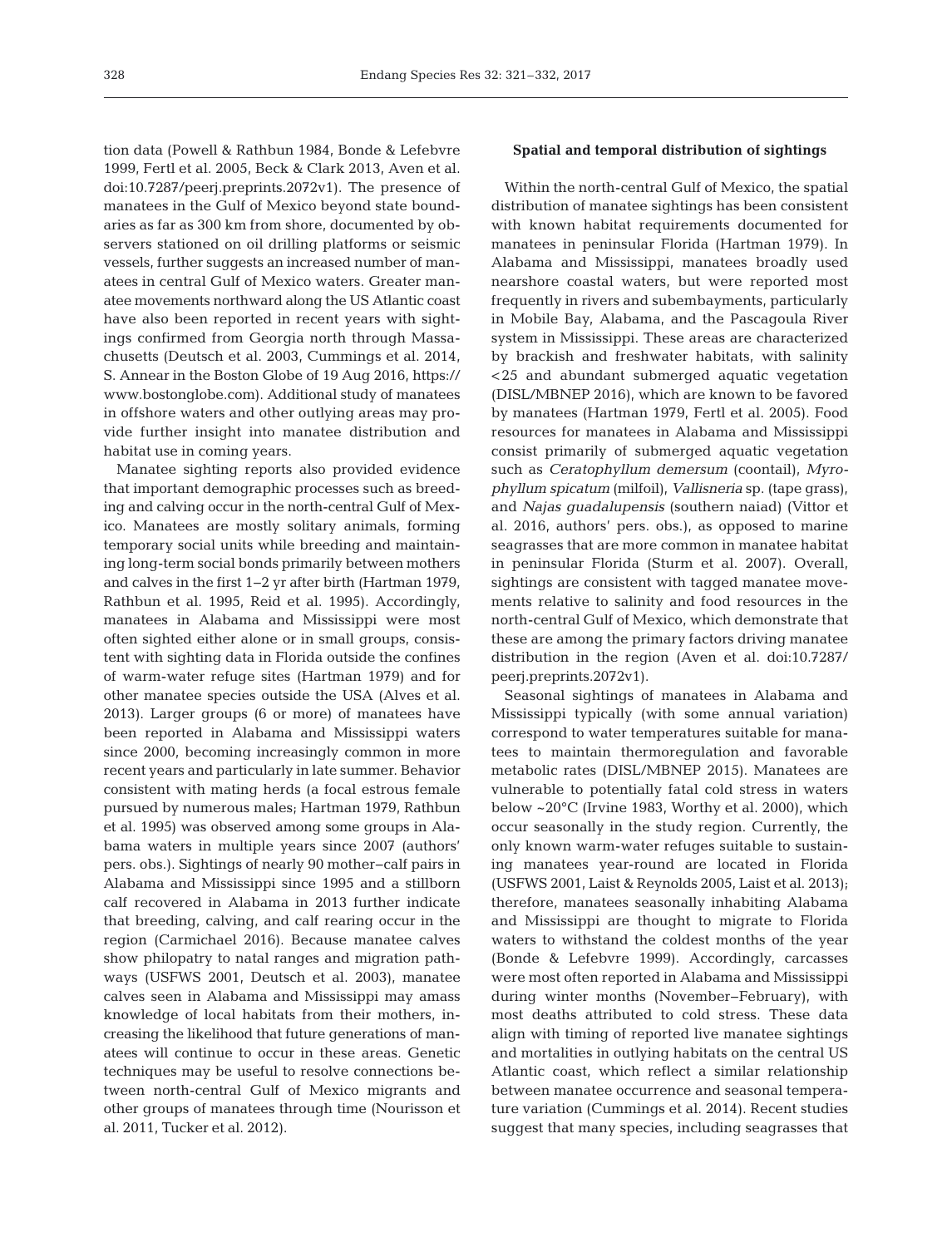are food for manatees in some areas, are experiencing temperature-related range shifts in the northern Gulf of Mexico as climate change increases local air and water temperatures (Fodrie et al. 2010). It is possible that these same temperature increases, particularly into the fall (September−November; Fodrie et al. 2010), have contributed to the greater occurrence of manatees in late summer and early fall in the north-central Gulf of Mexico. Future changes in climate will likely continue to affect the timing and duration of manatee visits to the north-central Gulf of Mexico as well as their scope for survival.

#### **Human influence on manatee sightings**

When using citizen-sourced manatee sighting reports, the increased human population in coastal areas during the past several decades and greater awareness of manatee presence must be considered. Since 1980, the residential populations of Alabama and Mississippi coastal counties have increased by  $\sim$ 34 and  $\sim$ 23%, respectively, with close to 1 million people now living in areas near manatee-inhabited waters and utilizing those waters for commercial and recreational activities (US Census Bureau 1982, 1983, 2012a,b). Greater urbanization and residential use along the rivers and subembayments of Mobile Bay and coastal Mississippi (such as in the Robinson Bayou, Dog River, and West Pascagoula River locations) may lead to biased concentrations of manatee sightings reported in these areas (Pabody et al. 2009, Aven et al. 2015). Proximity to areas of increased boating activity (e.g. boat ramps) can also affect sighting location data, with more manatee sightings reported in areas with higher boat traffic (Aven et al. 2015). Areas more remotely located in the Mobile-Tensaw Delta may be important local manatee habitat, but lower human presence and limited waterway accessibility in these areas could result in fewer re ported manatee sightings. In contrast, unbiased aerial survey data showed a positive correlation be tween coastal urban centers and preferred manatee habitats in areas outside the USA (Alves et al. 2013), indicating that urbanization alone may not be a source of bias. For these reasons, it is important to carefully consider and address sources of bias when analyzing and interpreting citizen-sourced data, including making comparisons to targeted research data and using suitable methods to normalize or quality-assure datasets.

Increased use of manatee-inhabited waters by commercial and recreational boaters also increases

the likelihood of watercraft-related manatee mortalities, which have been the leading human-related cause of death for manatees in Florida since the mid-1970s (Ackerman et al. 1995, Bauduin et al. 2012). Manatee carcasses have been reported in Alabama and Mississippi dating back to 1912, but only 2 recent deaths are known to be due to watercraft impact (2013 in Mississippi and 2015 in Alabama while this manuscript was in preparation). These 2 mortalities show that watercraft impact can occur even in large areas of water, such as Mobile Bay, with relatively few manatees compared with traditional habitats in Florida. If, as data suggest, more manatees are seasonally occupying areas of increased boating activity in the north-central Gulf of Mexico and elsewhere, then the risk of mortality due to vessel strike will continue to increase (Bauduin et al. 2012). Additional understanding of the relationship between manatee occurrence and boating activity, along with other potential anthropogenic stressors, in understudied areas of the species' range will be important to guide future management and recovery efforts for this endangered species.

#### **Effects of dedicated regional monitoring**

The increase in publicly reported manatee sightings in Alabama and Mississippi waters since DISL/ MSN inception illustrates the benefit of a dedicated sighting network and centralized reporting system for manatee sightings. The increase in reported manatee sightings between 2006 and 2007 (Pabody et al. 2009) demonstrated an effect of focused data collection and outreach on the number of sighting reports. Since 2008, annual and seasonal patterns of manatee sighting reports in the study region have not shown a bias toward timing of targeted outreach activities. For example, media exposure peaked during the coldest months of the year (often correlated with news coverage of local manatee mortalities), but manatee sighting reports peaked during the warmest months of the year, consistent with known patterns of manatee migration to and from the north-central Gulf of Mexico (Aven et al. doi:10.7287/peerj.preprints. 2072v1, authors' pers. obs.). Seasonal and spatial distribution of manatee sightings reported since DISL/MSN inception has also been consistent with sightings documented during prior decades (Fertl et al. 2005, Pabody et al. 2009), indicating that the overall number and timing of sighting reports in Alabama and Mississippi waters reflect the presence of manatees in the region rather than targeted outreach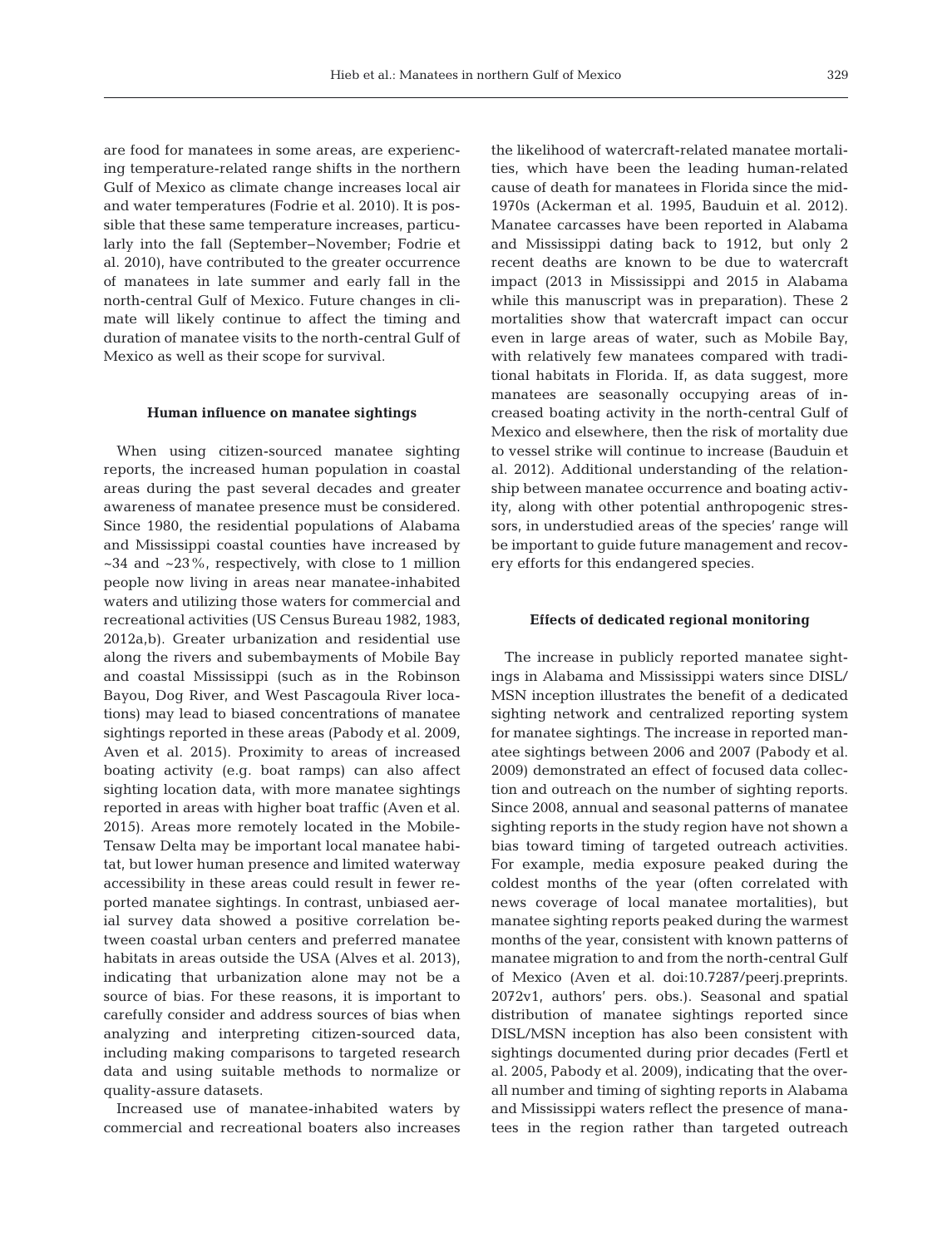efforts. These data demonstrate the value of a dedicated monitoring program to increase data collection and supplement traditional research methods such as aerial surveys or satellite telemetry to increase knowledge of species occurrence and distribution (Aven et al. 2015, Aven et al. doi:10.7287/peerj. preprints. 2072v1).

Publicly sourced data and associated citizenscience programs are increasingly common methods for scientists to enhance knowledge of species distribution, migration, and response to environmental change (Hochachka et al. 2012, Bird et al. 2014, Isaac et al. 2014). Considerable focus has been given to limitations inherent to this approach, and a number of analytical methods are emerging to specifically account for sources of variation and biases in citizenscience data (e.g. uneven sampling effort or detection probability; Bird et al. 2014). For datasets such as ours that are compiled from opportunistic sightings voluntarily reported by members of the public, many of these methods are not applicable (Hochachka et al. 2012, Isaac et al. 2014). Comparisons to research data from direct field observations and tagged manatee movements can aid in identifying potential biases in citizen-sourced data to enhance data analyses in the future (Aven et al. 2015). Regardless of potential biases, when consistently collected, citizen-sourced data produce large-quantity datasets covering broad spatial and temporal ranges and have the potential to detect changes that can highlight vulnerable habitats and species and even forecast extinctions (Bird et al. 2014, Pimm et al. 2014). Regionally specific data such as those collected for this study also have potential to be aggregated with similar data from other regions to support larger-scale meta-analyses of species distributions and biodiversity patterns (Bird et al. 2014, Pimm et al. 2014). These direct and indirect data outputs combined with the additional benefits of integrating the public into scientific activity and in vesting participants in outcomes such as targeted conservation make citizen-sourced data a valuable contributor to the future of conservation science (Pattengill-Semmens & Semmens 2003).

## **CONCLUSIONS**

Increased opportunistic sightings and reported mortalities of endangered West Indian manatees in Alabama and Mississippi in recent years provide evidence for increased use of habitats in the northcentral Gulf of Mexico, an area previously considered outside the typical range for manatees in US waters. Similar sighting patterns along the northwestern Gulf of Mexico and US Atlantic coasts further suggest that more manatees are migrating to and inhabiting areas outside of Florida on at least a seasonal basis. Life history processes such as breeding and calving have also been documented in Alabama waters, further demonstrating the importance of habitat in the region to sustaining the West Indian manatee population in the USA. The lower sighting frequency and high rates of cold stress mortality in winter months, however, confirm that north-central Gulf of Mexico waters cannot currently sustain manatees year-round. These ob servations suggest that ongoing manatee population growth, future climate change, or other largescale environmental perturbations will likely continue to alter the timing, duration, and location of manatee visits to the northern Gulf of Mexico and other areas outside of Florida. Changes in manatee distribution, in turn, will likely affect manatee population structure, local food webs, and associated ecosystem functions throughout their US range, but are also part of a larger pattern of species distribution changes that are affecting global patterns of biodiversity (Bellard et al. 2012, Pimm et al. 2014). While region specific, our data contribute to growing knowledge of species response to largescale environmental change, helping to close data gaps and inform future management and conservation efforts.

The results of this study further illustrate the benefits of using citizen-sourced data to produce a long-term monitoring dataset for an endangered species in an understudied region. Targeted education and outreach activities increased the number of publicly reported manatee sightings, but the timing and frequency of reports reflected seasonal manatee movements rather than timing of outreach efforts. Although publicly sourced data and citizen-science efforts have inherent biases, on a decadal time scale our results confirm that these datasets can provide more comprehensive information on manatee habitat use than is possible by direct observation alone. Consistently collected and quality-assured citizensourced data can supplement traditional research methods to improve understanding of movement ecology, define essential habitats, identify shifts in distribution patterns, and provide a baseline to understand responses to a variety of perturbations for manatees and other species. Therefore, citizensourced data can make a significant contribution to conservation ecology by extending the scope of ecological data collection.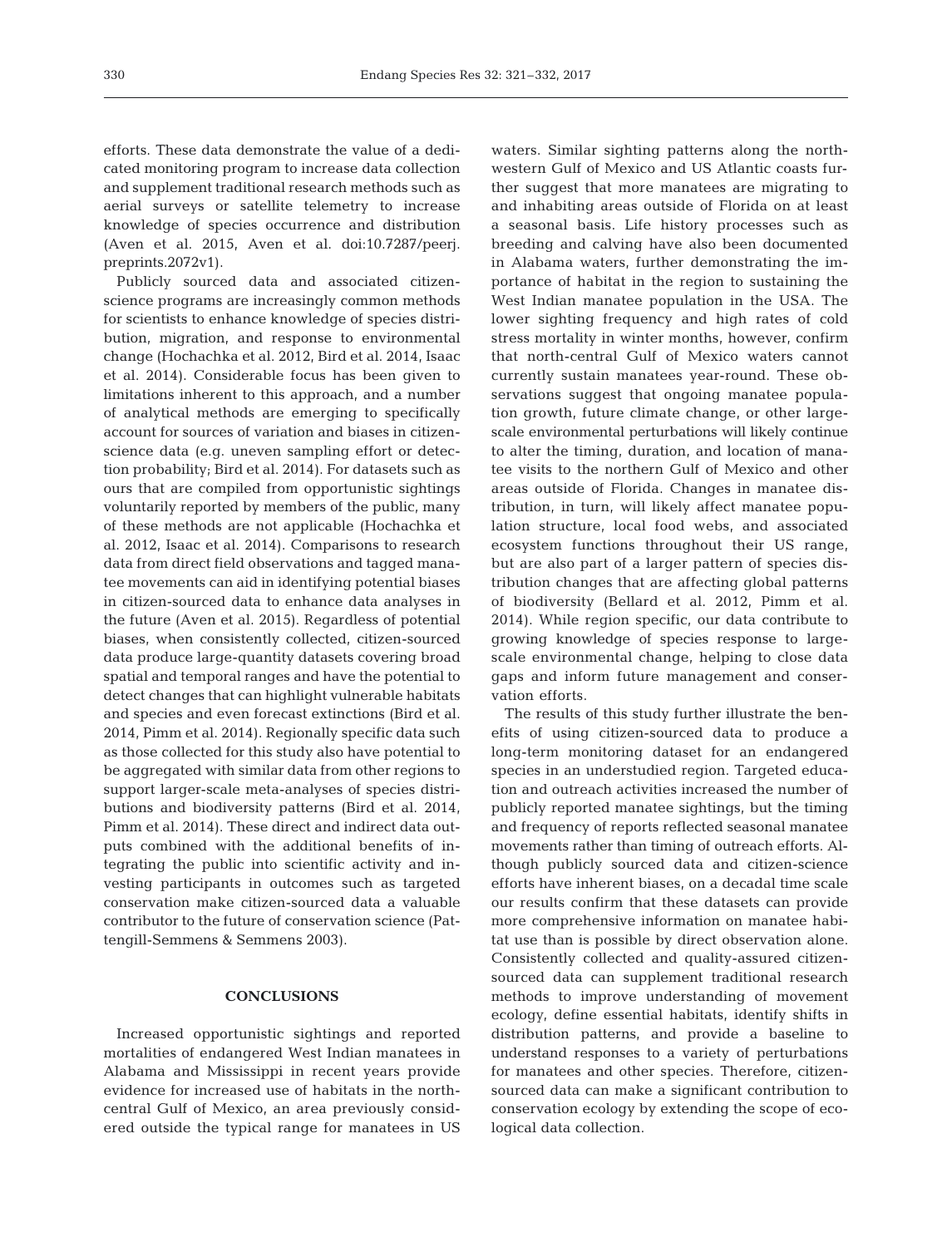*Acknowledgements*. Funding for this research was provided by the Alabama Department of Conservation & Natural Resources, Division of Wildlife & Freshwater Fisheries under traditional Section 6 of the US Fish and Wildlife Service, the Mobile Bay National Estuary Program, and the Northern Gulf Institute. We thank Noel Wingers, Jessica Delo, and Kayla DaCosta (DISL/MSN), Dianne Ingram (USFWS), the staff at the Grand Bay and Weeks Bay National Estuarine Research Reserves, the Institute for Marine Mammal Studies, the many interns, students, DISL staff and volunteers, and the residents and visitors to coastal Alabama and Mississippi who have worked with and reported sightings to DISL's Manatee Sighting Network.

#### LITERATURE CITED

- Ackerman BB, Wright SD, Bonde RK, Odell DK, Banowetz DJ (1995) Trends and patterns in mortality of manatees in Florida, 1979-1992. In: O'Shea TJ, Ackerman BB, Franklin Percival H (eds) Population biology of the Florida manatee, US Department of the Interior, National Biological Service Information and Technology Report 1, p 223−258
- [Alves MDO, Schwamborn R, Borges JCG, Marmontel M,](https://doi.org/10.1016/j.biocon.2013.02.015) Costa AF, Schettini CAF, de Araújo ME (2013) Aerial survey of manatees, dolphins and sea turtles off northeastern Brazil: correlations with coastal features and human activities. Biol Conserv 161: 91−100
- [Aven A, Carmichael RH, Ingram D \(2015\) Correcting spatial](https://dx.doi.org/10.6084/m9.figshare.1608304.v1) bias in wildlife citizen-surveys: integrating manatee sighting reports with GPS tag data. Figshare. https://dx.doi. org/ 10.6084/m9.figshare.1608304.v1 (accessed 19 Nov 2015)
- [Barton PS, Lentini PE, Alacs E, Bau S and others \(2015\)](https://www.ncbi.nlm.nih.gov/entrez/query.fcgi?cmd=Retrieve&db=PubMed&list_uids=26099570&dopt=Abstract) Guidelines for using movement science to inform bio diversity policy. Environ Manage 56:791-801
- [Bauduin S, Martin J, Edwards HH, Gimenez O, Koslovsky](https://doi.org/10.1016/j.biocon.2012.10.031) SM, Fagan DE (2012) An index of risk of co-occurrence between marine mammals and watercraft: example of the Florida manatee. Biol Conserv 159: 127−136
	- Beck C, Clark AM (2013) Individual identification of sirenians. In: Hines EM, Reynolds III JE, Aragones LV, Mignucci-Giannoni AA, Marmontel M (eds) Sirenian conservation: issues and strategies in developing countries. University of Florida Press, Gainesville, FL, p 133−138
- [Bellard C, Bertelsmeier C, Leadley P, Thuiller W, Cour](https://www.ncbi.nlm.nih.gov/entrez/query.fcgi?cmd=Retrieve&db=PubMed&list_uids=22257223&dopt=Abstract)champ F (2012) Impacts of climate change on the future of biodiversity. Ecol Lett 15: 365−377
- [Bird TJ, Bates AE, Lefcheck JS, Hill NA and others \(2014\)](https://doi.org/10.1016/j.biocon.2013.07.037) Statistical solutions for error and bias in global citizen science datasets. Biol Conserv 173: 144−154
	- Bonde RK, Lefebvre LW (1999) Manatees in the Gulf of Mexico. In: McKay M, Nides J, Lang W, Vigil D (eds) Gulf of Mexico marine protected species workshop. Department of the Interior, Mineral Management Service, Gulf of Mexico OCS Region, New Orleans, LA, OCS Study MMS 2001-039, p 35−40
- $\triangle$ <sup> $\angle$ </sup> [Carmichael RH \(2016\) The West Indian manatee population](http://cf.disl.org/datamanagement/metadata_folder/DISL-Carmichael-MSN-010-2016.xml) in Mobile Bay, AL and surrounding waters (1912−2015). Dauphin Island Sea Lab: Data Management Center. http://cf.disl.org/datamanagement/metadata\_folder/ DISL-Carmichael-MSN-010-2016.xml (accessed 7 Jul 2016)
- [Cummings EW, Pabst DA, Blum JE, Barco SG and others](https://doi.org/10.1578/AM.40.2.2014.126) (2014) Spatial and temporal patterns of habitat use and mortality of the Florida manatee (*Trichechus manatus latirostris*) in the Mid-Atlantic states of North Carolina and Virginia from 1991 to 2012. Aquat Mamm 40: 126−138
	- Deutsch CJ, Reid JP, Bonde RK, Easton DE, Kochman HI, O'Shea TJ (2003) Seasonal movements, migratory, behavior, and site fidelity of West Indian manatees along the Atlantic coast of the United States. Wildl Monogr 67: 1−77
- [Dickinson JL, Zuckerberg B, Bontner DN \(2010\) Citizen](https://doi.org/10.1146/annurev-ecolsys-102209-144636) science as an ecological research tool: challenges and benefits. Annu Rev Ecol Evol Syst 41: 149−172
- [DISL/MBNEP \(Dauphin Island Sea Lab/Mobile Bay Nat](http://mondata.disl.org/mondata/mainmenu.cfm)  ional Estuary Program) (2015) Hydrographic data 2007− 2014. http://mondata.disl.org/mondata/mainmenu.cfm (accessed 01 Nov 2015)
	- Eberhardt LL, O'Shea TJ (1995) Integration of manatee lifehistory data and population modeling. In: O'Shea TJ, Ackerman BB, Franklin Percival H (eds) Population biology of the Florida manatee. US Department of the Interior, National Biological Service Information and Technology Report 1, p 269−279
- [Edwards HH \(2013\) Potential impacts of climate change on](https://doi.org/10.1007/s10584-013-0921-2) warmwater megafauna: the Florida manatee example (*Trichechus manatus latirostris*). Clim Change 121: 727−738
	- ESRI (2014) ArcGIS 10.3 for Desktop. Environmental Systems Research Institute, Redlands, CA
- [Fertl D, Schiro A, Regan G, Beck C and others \(2005\) Mana](https://doi.org/10.18785/gcr.1701.07)tee occurrence in the Northern Gulf of Mexico west of Florida. Gulf Caribb Res 17: 69−94
- [Fodrie J, Heck KL Jr, Powers SP, Graham WM, Robinson KL](https://doi.org/10.1111/j.1365-2486.2009.01889.x) (2010) Climate-related, decadal-scale assemblage changes of seagrass-associated fishes in the northern Gulf of Mexico. Glob Change Biol 16:48-59
- [FWC \(Florida Fish and Wildlife Conservation Commission\)](http://myfwc.com/research/manatee/research/population-monitoring/synoptic-surveys) (2016) Synoptic aerial surveys of manatees, east and west coasts of Florida, 1991 to 2016. http://myfwc.com/ research/manatee/research/population-monitoring/ synoptic-surveys (accessed 1 Nov 2015)
- [Gunter G, Perry A \(1983\) A 1981 sighting of](https://doi.org/10.2307/1380368) *Trichechus manatus* in Mississippi. J Mammal 64:513
- Hartman DS (1979) Ecology and behavior of the manatee (*Trichechus manatus*) in Florida. The American Society of Mammalogists, Pittsburgh, PA, Spec Publ 5
- [Heck KL Jr, Fodrie FJ, Madsen S, Baillie CJ, Byron DA](https://doi.org/10.3354/meps11104) (2015) Seagrass consumption by native and a tropically associated fish species: potential impacts of the tropicalization of the northern Gulf of Mexico. Mar Ecol Prog Ser 520: 165−173
- [Hochachka WM, Fink D, Hutchinson RA, Sheldon D, Wong](https://www.ncbi.nlm.nih.gov/entrez/query.fcgi?cmd=Retrieve&db=PubMed&list_uids=22192976&dopt=Abstract) W, Kelling K (2012) Data-intensive science applied to broad-scale citizen science. Trends Ecol Evol 27: 130−137
- [Irvine AB \(1983\) Manatee metabolism and its influence on](https://doi.org/10.1016/0006-3207(83)90068-X) distribution in Florida. Biol Conserv 25: 315−334
- [Isaac NJB, van Strien AJ, August TA, de Zeeuw MP, Roy DB](https://doi.org/10.1111/2041-210X.12254) (2014) Statistics for citizen science: extracting signals of change from noisy ecological data. Methods Ecol Evol 5: 1052−1060
- [Kibler SR, Tester PA, Kunkel KE, Moore SK, Litaker RW](https://doi.org/10.1016/j.ecolmodel.2015.08.020) (2015) Effects of ocean warming on growth and distribution of dinoflagellates associated with ciguatera fish poisoning in the Caribbean. Ecol Modell 316: 194−210